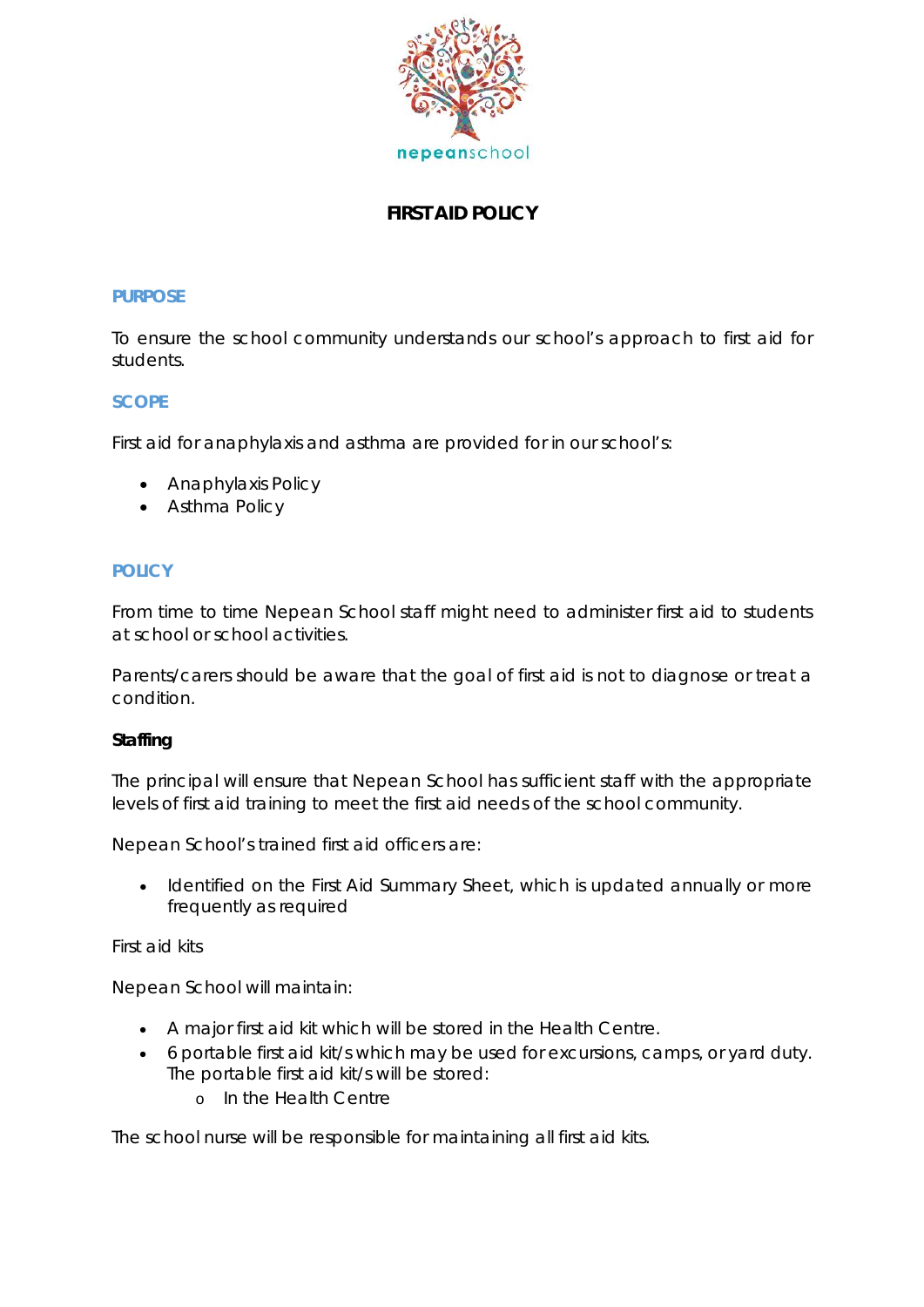### **Care for ill students**

Students who are unwell should not attend school.

If a student becomes unwell during the school day they may be directed to the Health Centre and monitored by staff. Depending on the nature of their symptoms, staff may contact parents/carers or an emergency contact person to ask them to collect the student.

### **First aid management**

If there is a situation or incident which occurs at school or a school activity which requires first aid to be administered to a student:

- Staff who have been trained in first aid will administer first aid in accordance with their training. In an emergency situation, other staff may assist in the administration of first aid within their level of competence.
- In a medical emergency, staff may take emergency action and do not need to obtain parent/carer consent to do so. Staff may contact Triple Zero "000" for emergency medical services at any time.
- Staff may also contact NURSE-ON-CALL (on 1300 60 60 24) in an emergency. NURSE-ON-CALL provides immediate, expert health advice from a registered nurse and is available 24 hours a day, 7 days a week.
- If first aid is administered for a minor injury or condition, Nepean School will notify parents/carers by phone call or by sending a note home to parents/carers.
- If first aid is administered for a serious injury or condition, or in an emergency situation, school staff will attempt to contact parents/carers or emergency contacts as soon as reasonably practical.
- If staff providing first aid determine that an emergency response is not required but that medical advice is needed, school staff will ask parents/carers, or an emergency contact person, to collect the student and recommend that advice is sought from a medical practitioner.
- Whenever first aid treatment has been administered to a student Nepean School will:
	- o record the incident on CASES21
	- o if first aid was administered in a medical emergency, report the incident to the Department's Security Services Unit on 03 9859 6266.

In accordance with guidance from the Department of Education and Training, analgesics, including paracetamol and aspirin, will not be stored at school or provided as a standard first aid treatments. This is because they can mask signs of serious illness or injury.

In cases of chronic or complex medical needs analgesics including paracetamol or Ibuprofen may be administered following parent/carer consent.